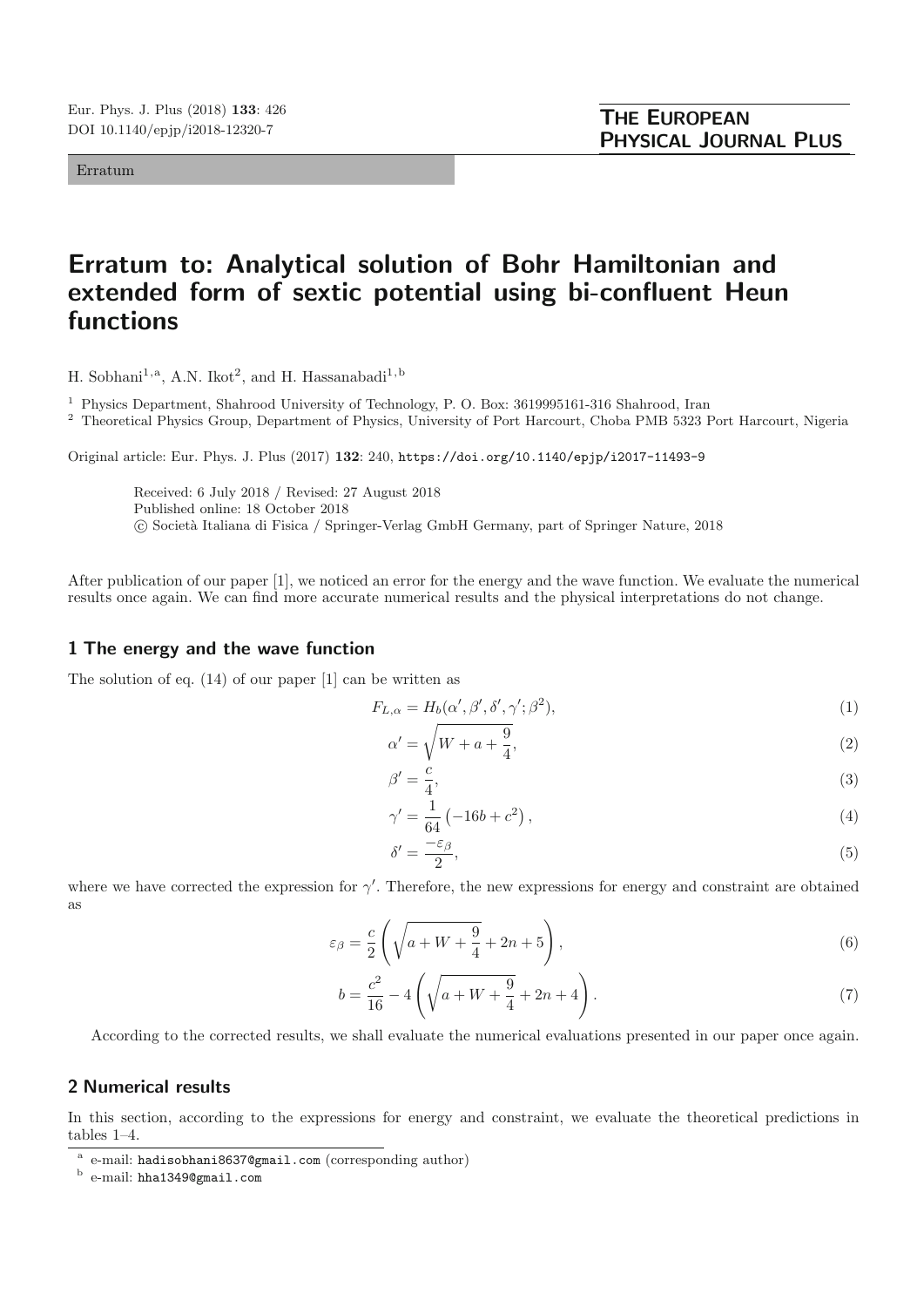| Page 2 of 3 |  |  |
|-------------|--|--|

| Isotope          | $^{128}\mathrm{Xe}$ |       | $^{130}\mathrm{Xe}$ |       | $^{132}\mathrm{Xe}$ |       |
|------------------|---------------------|-------|---------------------|-------|---------------------|-------|
| $L_{band}$       | Theor.<br>Exp.      |       | Theor.              | Exp.  |                     | Exp.  |
| 4 <sub>q</sub>   | 2.323               | 2.333 | 2.255               | 2.247 | 2.150               | 2.157 |
| $6_g\,$          | 3.806               | 3.922 | 3.619               | 3.627 | 3.353               | 3.163 |
| 8 <sub>g</sub>   | 5.373               | 5.627 | 5.037               | 5.031 |                     |       |
| 10 <sub>g</sub>  | 6.988               | 7.597 | 6.484               | 6.457 |                     |       |
| 12 <sub>g</sub>  |                     |       | 7.949               | 7.867 |                     |       |
| 14 <sub>g</sub>  |                     |       | 9.426               | 9.458 |                     |       |
| $2_{\gamma}$     | 1.830               | 2.189 | 1.793               | 2.093 | 1.734               | 1.944 |
| $3_{\gamma}$     | 2.556               | 3.228 | 2.471               | 3.045 | 2.343               | 2.701 |
| $4_{\gamma}$     | 4.180               | 3.620 | 3.959               | 3.373 | 3.649               | 2.940 |
| $5_{\gamma}$     | 4.361               | 4.508 | 4.123               | 4.051 | 3.791               | 3.246 |
| $6_{\gamma}$     | 6.286               | 5.150 |                     |       |                     |       |
| $7_{\gamma}$     | 6.139               | 6.165 |                     |       |                     |       |
| $0_{\beta}$      | 3.454               | 3.574 | 3.025               | 3.346 | 2.528               | 2.771 |
| $2_{\beta}$      | 4.454               | 4.515 |                     |       |                     |       |
| $\boldsymbol{a}$ | 3.043               |       | 1.506               |       | $\overline{0}$      |       |
| $\sigma$         | 0.493               |       | 0.297               |       | 0.422               |       |

**Table 1.** Comparison of our results with experimental data for three isotopes of xenon.

**Table 2.** Comparison of our results with experimental data for three isotopes of platinum.

| Isotope          | $^{192}\mathrm{Pt}$ |       | $^{194}$ Pt |       | $^{196}\mathrm{Pt}$ |       |
|------------------|---------------------|-------|-------------|-------|---------------------|-------|
| $L_{band}$       | Theor.              | Exp.  | Theor.      | Exp.  | Theor.              | Exp.  |
| $4_g$            | 2.391               | 2.479 | 2.410       | 2.470 | 2.388               | 2.465 |
| 6 <sub>g</sub>   | 4.004               | 4.314 | 4.060       | 4.298 | 3.994               | 4.290 |
| 8 <sub>g</sub>   | 5.743               | 6.377 | 5.852       | 6.392 | 5.725               | 6.333 |
| 10 <sub>g</sub>  | 7.559               | 8.624 | 7.730       | 8.672 | 7.530               | 8.558 |
| $2_{\gamma}$     | 1.866               | 1.935 | 1.876       | 1.894 | 1.864               | 1.936 |
| $3_{\gamma}$     | 2.641               | 2.910 | 2.664       | 2.809 | 2.637               | 2.825 |
| $4\gamma$        | 4.416               | 3.795 | 4.484       | 3.743 | 4.405               | 3.636 |
| $5_{\gamma}$     | 4.617               | 4.682 | 4.690       | 4.563 | 4.604               | 4.526 |
| $6\gamma$        | 6.767               | 5.905 |             |       | 6.743               | 7.730 |
| $7_{\gamma}$     | 6.602               | 6.677 |             |       |                     |       |
| $0_{\beta}$      | 4.012               | 3.776 | 4.197       | 3.858 | 3.981               | 3.192 |
| $2_{\beta}$      | 5.012               | 4.547 | 5.197       | 4.603 | 4.981               | 3.828 |
| $\boldsymbol{a}$ | 5.364               |       | 6.217       |       | 5.228               |       |
| $\sigma$         | 0.533               |       | 0.505       |       | 0.713               |       |